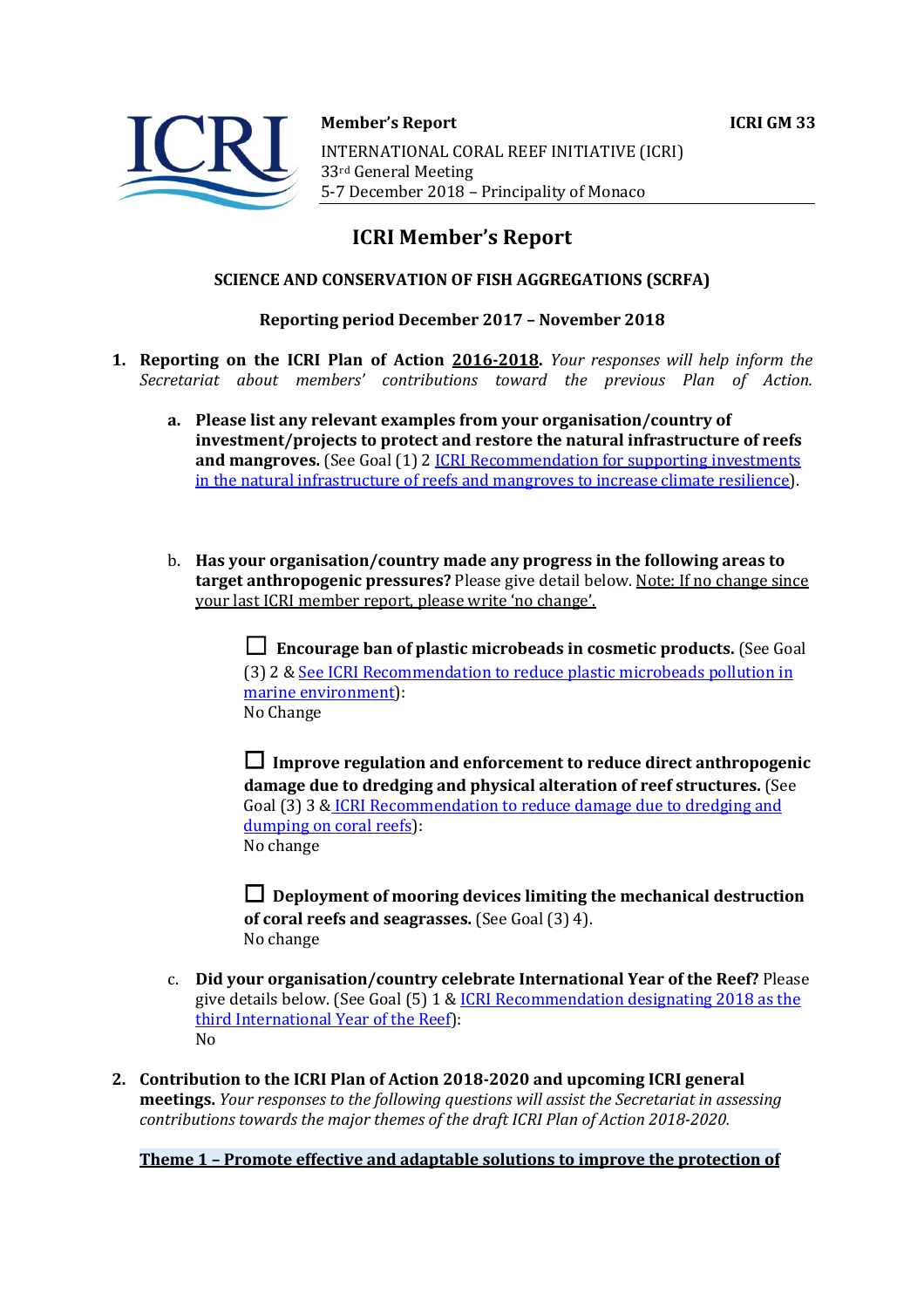#### **coral reefs**

- a. Which of the below topics do you consider to be the three top challenges that **your organisation faces in managing coral reefs?** Please select from the options below:
	- $\Box$  Climate change impacts
	- $\Box$  Inadequate planning, zoning and management
	- $\boxtimes$  Unsustainable resource extraction
	- $\boxtimes$  Tourism and recreation
	- □ Shipping
	- $\Box$  Coastal development
	- $\Box$  Dredging
	- $\boxtimes$  Illegal and destructive fishing
	- $\boxtimes$  Fish and coral trade
	- $\Box$  Marine debris

□ Other. Please specify: **Also, lack of fishery management or enforcement of existing regulations** 

b. Please list any examples of innovative management practices that your **organisation/country is involved in, such as use of VMS, drones & ecological mooring devices.** Include their limits, conditions of implementation, financing and an assessment of their results and links for more information if possible.

We have (1) developed underwater survey techniques (UVC) to assess uncommon wide-ranging fishes, cheaply, easily and safely. Also,  $(2)$  we are working with an IT company and the Hong Kong government to develop a mobile phone app to aid enforcement of laws that help conserve CITES App II Napoleon fish (*Cheilinus* undulatus), a valuable aggregating reef fish that is traded internationally. Its control is particularly relevant to coral reef health because the species is one of few to eat Crown of Thorns starfish which is very damaging to coral reefs and, also, it is extensively caught with cyanide which can kill living coral. (3) We have co-authored a large report on the international live fish trade ('Going Going Gone') which is the first major update on this trade in 2 decades and which outlines the many challenges to groupers and reef fisheries generally and their ecosystems. **Outcomes**:

-UVC surveys were successfully applied over 9 years and the developed technique transferred to fisheries staff in Indonesia. They clearly show recovery starting in one area but ongoing declines in the species in others.

-The app has helped to identify illegal trade of the species into Hong Kong. -The 'Going Going Gone' report has been widely disseminated and received a lot of press coverage  $-$  it appears to have elevated the discussion on this issue. The live fish trade, focused on groupers, is relevant to coral reef ecosystems because groupers are apex predators, a major functional group that is important for shaping biodiversity and coral reef resilience.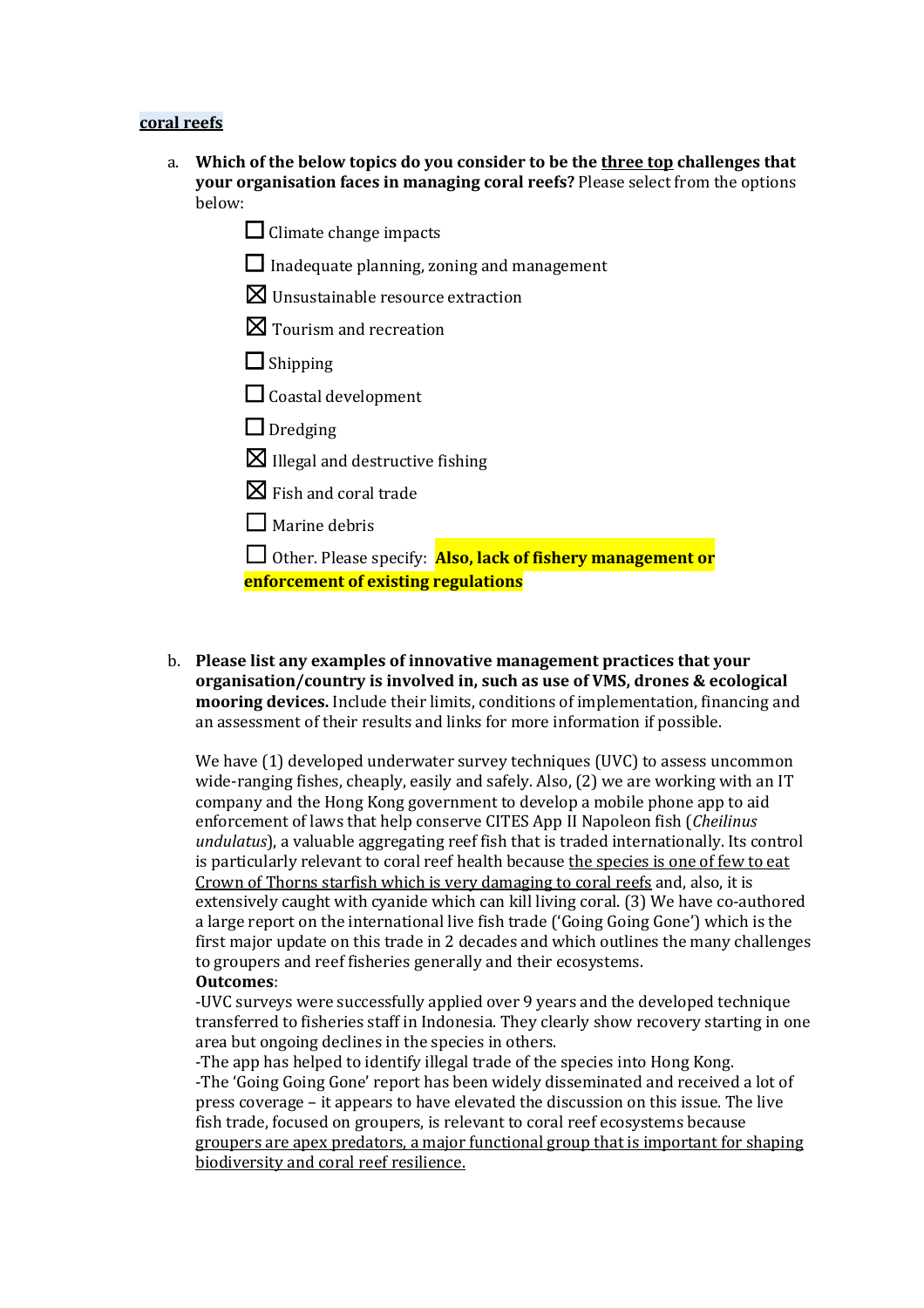https://www.scrfa.org/images/stories/scrfa/Research/20180201%20Live%20Ree f%20Food%20Fish%20Trade%20ExSummaryEng%20FINAL.pdf

- c. Please list any examples of innovative funding for management that your organisation/country is involved in. Include their limits, conditions of implementation, financing and an assessment of their results and links for more information if possible. *NA*
- d. **Please list any examples of leading practices, techniques and strategies for building reef resilience that your organisation/country is involved in.** Include their limits, conditions of implementation, financing and an assessment of their results and links for more information if possible. For over a decade we have worked with the Fiji government on reef fish spawning aggregations, particularly groupers which are important members of reef ecosystems (as apex predators) and included traditionally valued species. In 2018, for the first time, the government introduced a seasonal ban to protect spawning aggregations from fishing and conserve stocks of these species. See issues identified in item (b) above to explain why it is important to safeguard particular key reef fish species (e.g. Napoleon fish and groupers). Measures that can help manage these species include Marine Protected Areas which would also help coral reef habitat.
- e. Please list any examples of leading practice reef restoration mechanisms that **your organisation/country is involved in.** Include their limits, conditions of implementation, financing and an assessment of their results and links for more information if possible. **NA**

#### **Theme 3 - Support communities reliant on coral reefs**

**f.** Is sustainable tourism development a significant challenge for your **organisation?** If so please include detail below of the kinds of challenges faced and your strategies to deal with them.

Yes, sustainable tourism development must consider supply of local seafood to local communities and the tourism sector. Also, spawning aggregations can be important and valuable attractions for dive tourism and divers like to see big Napoleon fish and big groupers.

- g. Is your organisation involved in activities to raise awareness and encourage action to support communities reliant on coral reefs? Please include details below.
	- **1.** SCRFA collaborates with GCFI to raise awareness in the Caribbean on reef fisheries and their aggregation, in meetings, and globally also does outreach through communications and website. It is also working with the Caribbean Fisheries Management Council on the first ever regionwide management plan for aggregating groupers and snappers.
	- **2.** We recently completed and released work that SCRFA led in a report that follows the value chain of groupers in Fiji to promote interest in understanding the high value of coral reef groupers to the country and to foster better protection and management of reef ecosystems. 'Value Chain Analysis of the Fiji Grouper Fishery'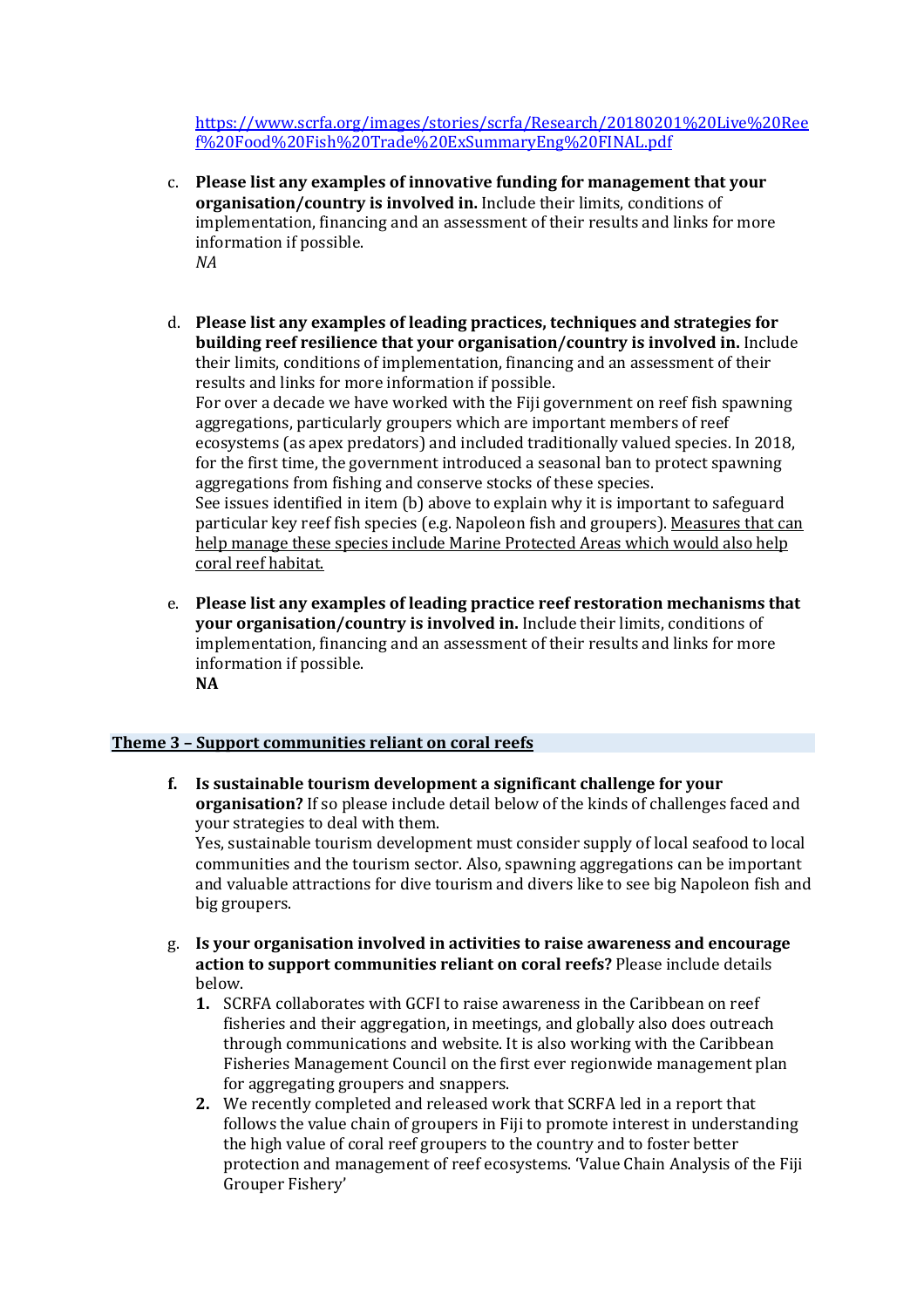## https://www.scrfa.org/images/stories/scrfa/WCS%20Grouper%20VCA%20Re port%20081018%20WEB%201.pdf

These reports are important because they highlight the value of healthy fisheries and healthy reefs, their benefits to humans and their frailties.

## **Theme 4 - Help to reduce anthropogenic threats to coral reefs, particularly those that occur at a global or regional scale**

#### a. What activities is your organisation involved in to elevate awareness of the global nature of the threat of climate change to **coral reefs?** Please include details below

With the threat of climate change likely to be particular extreme for coral reef ecosystems and fisheries, it is particularly important to ensure they are healthy; this involves both the reef habitat and the species that use and help sustain it.

### **b.** Has your organisation made any progress in dealing with **destructive fishing and trade?** Please include details below.

See the 'Going Going Gone' report (mentioned above) which lays out a blueprint for action by trading countries for species that are sometimes caught with damaing fishing methods, and the implications of lack of management.

c. Has your organisation made any progress in dealing with marine **debris?** Please include details below. NA

# **3.** Would you like to report on your activities during the ICRI GM? Please give details below.

Yes, a 10 minute update on the need to ensure sustainable reef fisheries and how this relates to coral reef health and the wider ecosystem. This includes in relation to the live fish trade and the particular vulnerabilities of exploited groupers in this trade, particularly in relation to spawning aggregation habitat.

**4.** International events. Please list any upcoming international events relevant to ICRI which someone from your organisation plans to attend in 2018-2019.

 $\boxtimes$  ICRI GM. Monaco, 5-7 Dec 2018

□ Conference of the Parties to the United Nations Framework Convention on Climate Change, 3-14 Dec 2018

□ Reef Futures 2018: A Coral Restoration and Intervention-Science Symposium, Florida, 10-14 Dec 2018

□ Global World Heritage Marine Managers meeting, Alaska, US, 26-31 May 2019

# **Other: November GCFI (Gulf and Caribbean Fisheries Institute) meeting, Colombia**

**5.** Publications. Please list relevant publications and reports you have released during this reporting period.